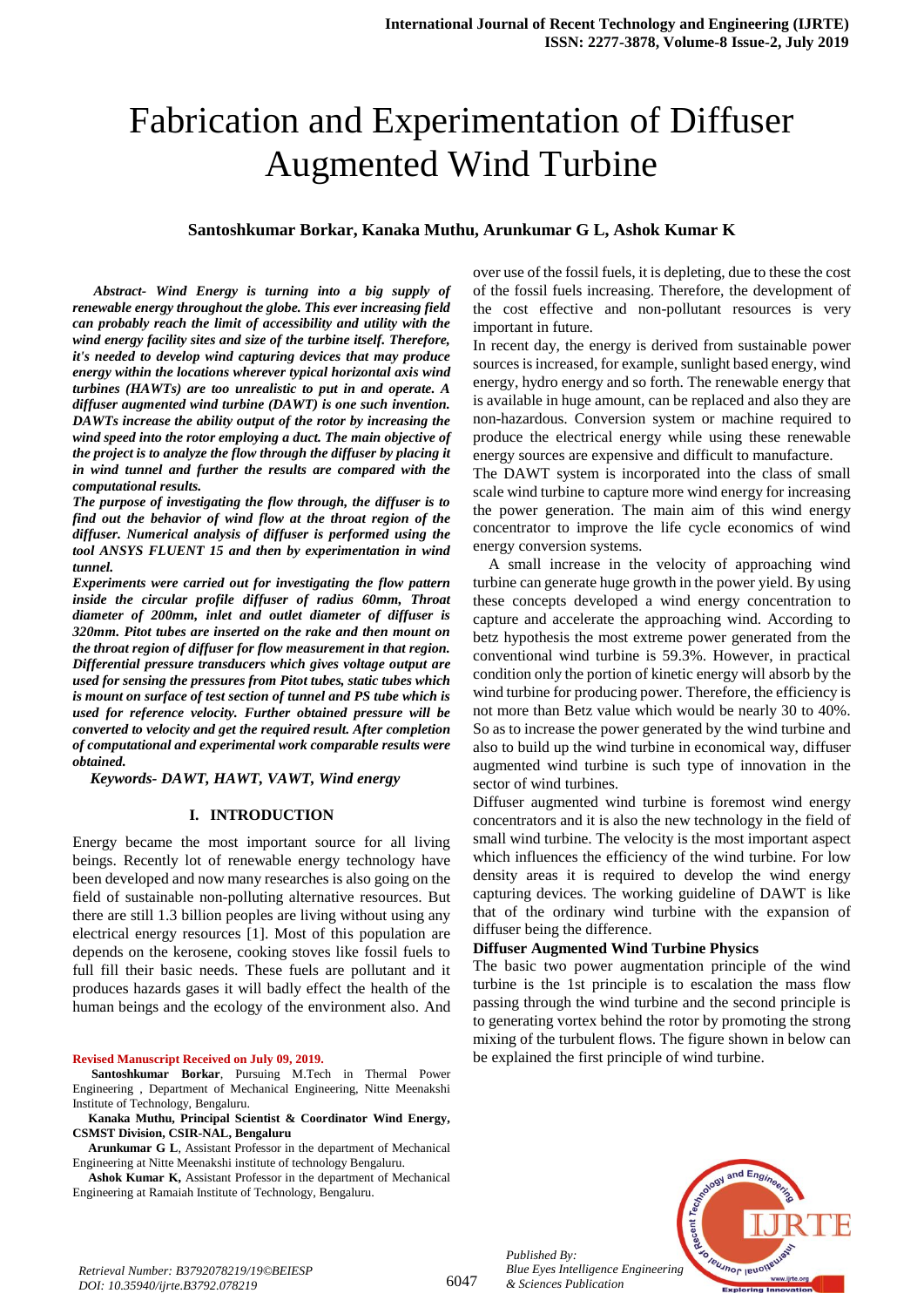# **Fabrication and Experimentation of Diffuser Augmented Wind Turbine**



**Figure 1a Conventional wind energy extraction.**





Figure 1a indicating the principle of energy extracted from the conventional wind turbine. The conventional wind turbines are working on the basis of momentum theory. It is the theoretical approach developed by Betz. The conventional wind turbine is operating at the maximum betz limit 59.3%. Theoretically, the air flows through the conventional wind turbine is decelerated to 2/3 of the approaching wind velocity when it is attacking the rotor plane. The pressure will increase in front of the rotor deceleration of the flow of inward wind. It results fraction of mass being pushed side ways around the rotor. Because of the flow continuity and incompressibility is that the rotor effectively captures the kinetic energy confined in the wind from an effective surface that is 2/3 of the swept rotor surface [2].

The figure 1b shows [2] the approaching wind velocity extraction by using diffuser surrounded by the conventional wind turbine. By exerting the perpendicular force on the forthcoming wind can be increased the effective surface. To increase the perpendicular force on the wind turbine by placing the annular lifting devices, such as, diffuser surrounded by the rotor with its suction side pointing towards the center. From Newton's 3rd law it states that the counter acting force will generate the approaching air stream in order to establish the force in equilibrium. This counter acting force can only be exerted when the flow of air mass through the annular lifting device is sucked. So due to this the outward force will widen the stream tube, or catchment area, ahead of the rotor as depicted.



**Figure 2 flow around a flanged diffuser.**

The figure 2 shows the second principle [6], to generate the strong vortices behind the diffuser to create the negative pressure region outside of the diffuser to suck more mass flow rate of air. Due to the more turbulent mixing in the back side of the diffuser negative pressure created behind the diffuser and the free stream velocity approaching the diffuser inlet increases. Consequently, the power output increases, simultaneously coefficient of power also increases. That's why the DWAT is called the collecting accelerating devices for approaching wind.

In 1980 C.A. J Fletcher did an analysis on DWAT using blade element theory and results were compared with the experimental work performed by Igra and Gilbert. From the experimental results, it is concluded that the use of diffuser attachment on the outer periphery of the rotor blade reduces the total drag force acting on the rotor blade. The power output increases due to the use of DAWT. [3]

Ohya et al developed a shrouded wind turbine using a flanged diffuser [4]. The objective of the work is to gain a higher power yield of the shrouded wind turbine, the project team examined the finest form of the flanged diffuser. As a result, a shrouded wind turbine with a flanged diffuser has been developed, and validated power augmentation for a given turbine diameter and wind speed by a factor of about 4–5 compared to a standard (bare) wind turbine. The team came to know in a field experiment, i.e. using a model wind turbine with a flanged diffuser shroud, the output performance was as expected and make equal that of the wind tunnel experiment. Yuji Ohya et al investigated Shrouded Wind Turbine [5]. In this work, researchers were developed a new wind turbine system that comprises of a diffuser shroud with a broad-ring brim at the exit periphery and a wind turbine inside it. The shrouded wind turbine with a brimmed diffuser has validated power augmentation by a factor of about 2–5 compared with a bare wind turbine, for a known turbine diameter and wind speed. They came to the conclusion from the experiment that, because a low pressure area, due to a strong vortex formation behind the broad brim, draws more mass flow to the wind turbine inside the diffuser shroud.

A Naustion et al [6] did a research work on Curvature Interior Profile for DWAT. In this research, the way was found to accelerate potential power augmentation obtainable by diffuser augmented wind turbine. For this, enhanced airfoil shape was used as the interior profile instead of original flat interior. Optimization of curvature interior profile program XFOIL 6.9 and CFD technique were used to find the velocity distribution across the curvature profile. From this analysis, it is concluded that the proposed optimized geometry here NACA 5807 airfoil to be used. They gave velocity enhancement of 65.5% in contrast to the diffuser with original flat interior.

#### **II. METHODOLOGY**

In recent years there has been a rapid growth in the wind power harvesting technologies where the challenge is to somehow to extract the maximum power output from the wind turbines. This work involves modelling of diffuser to perform fluid flow analysis on diffuser using fluid flow analysis package Ansys Fluent. Obtaining the velocity stream lines, velocity vector and pressure contours to understand the extreme velocity which develops in the diffuser. The model is

fabricated after finalizing the design with diffuser rake setup, Pitot tubes were inserted in the rake for flow



6048

*Published By: Blue Eyes Intelligence Engineering & Sciences Publication*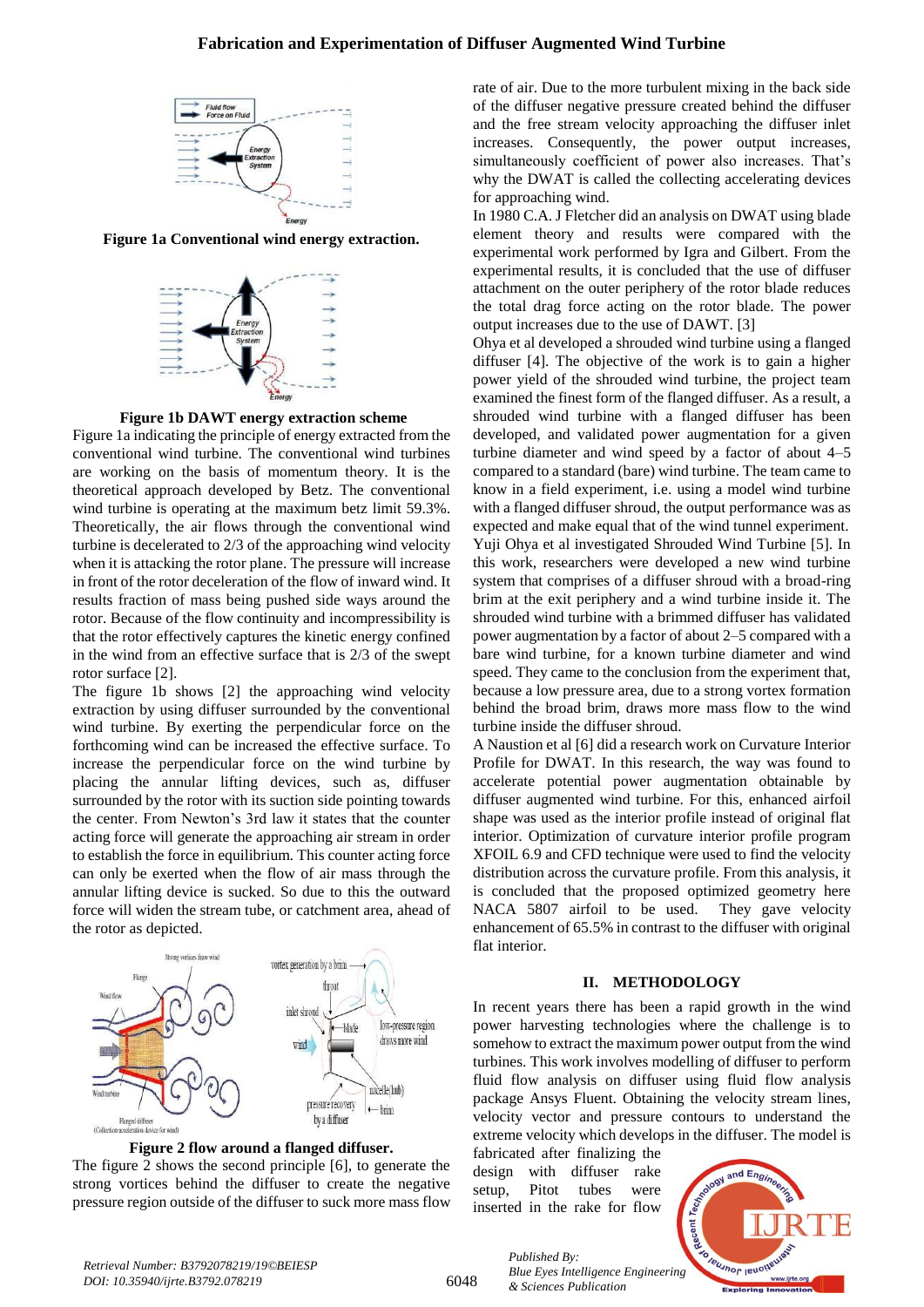measurement in the throat region of diffuser. An arrangement is made for mounting the diffuser in wind tunnel. Pressure transducers are used for sensing the pressure from Pitot tubes and Pitot-static tube which gives the voltage output for differential pressure. Further obtained pressure values can be converted to velocity and required results may be acquired. Experimental work is carried out with the designed diffuser in the wind tunnel with different flow velocities obtained from the different rotational speed of the motor, of the wind tunnel and the values of pressure at different locations of the throat region of the diffuser are obtained. Comparison of results acquired from the numerical method and the experimental work.

#### *A. Experimental Investigation*

The basic two power augmentation principle of the wind turbine is the first principle is to rise the mass flow passing through the wind turbine and the second principle is to generating vortex behind the rotor by promoting the strong mixing of the turbulent flows. By doing the analysis of different radius of diffuser, decided to for fabrication of a diffuser centered on the result in Ansys. The dimension of diffuser is of Throat Diameter- 0.2 m, Inlet Diameter- 0.32 m, Outlet Diameter- 0.32 m & Length of 0.12 m





**Figure 3b - 2D drawing of diffuser with pitot tubes**  *B. Computation fluid Dynamics:*

ANSYS FLUENT 15.0 is used for the analysis and to find wind flow inside the diffuser. This software offers the wide physical modelling abilities required to model flow, turbulence and heat transfer. [7].

In this simulation, it was anticipated to be a symmetric incompressible steady flow with the following boundary conditions: initial wind velocity 10 m/s as velocity inlet at the front boundary diffuser; inlet pressure surrounding the diffuser was set to atmospheric pressure; pressure inlet with 0 pressure input; diffuser wall was as stationary wall [8]. Surface meshing setting was 50 number of division for diffuser and 100 division for domain.

# **III. RESULTS AND DISCUSSIONS**

#### A. *Experimental Study*

The figure 4a shows the variation of velocity with respect to Pitot tube position radially outwards at the diffuser throat for a free stream velocity of 10 m/s. It is observed that the velocity radially increases from diffuser center to radially outwards towards the diffuser wall.



Figure 4a- Velocity vs Pitot tube location at the diffuser throat radially outwards for the inlet stream velocity of 10 m/s





velocity radially increases from diffuser center to radially



Figure 4c-Velocity vs Pitot tube location along throat for inlet free stream velocity 15.3 m/s $ndE<sub>n</sub>$ 

Recent

Teumor leur

*Published By: Blue Eyes Intelligence Engineering & Sciences Publication* 



6049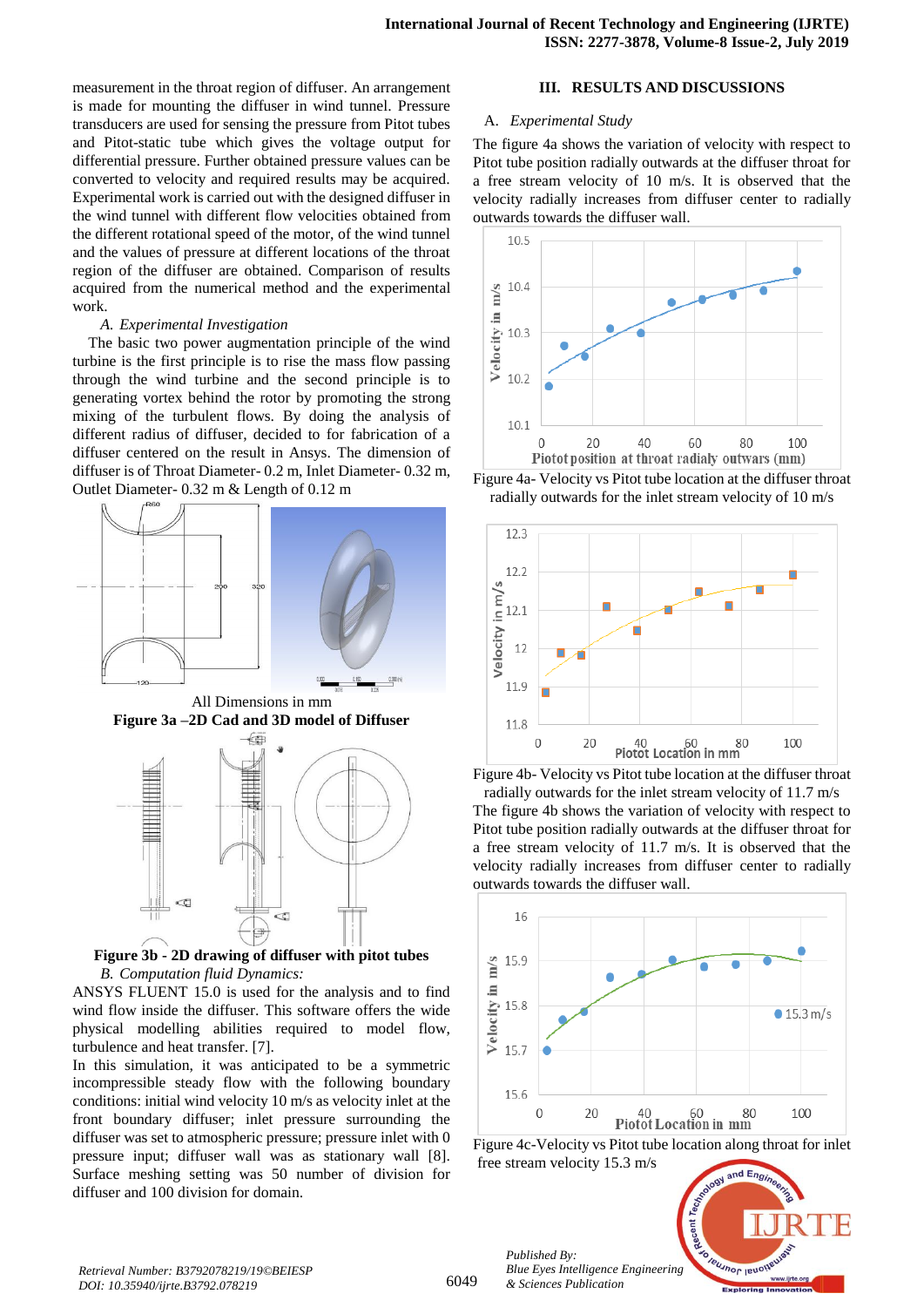The figure 4b shows the variation of velocity with respect to Pitot tube position radially outwards at the diffuser throat for a free stream velocity of 11.7 m/s. It is observed that the velocity radially increases from diffuser center to radially outwards towards the diffuser wall. .



Figure 5-Comparison for different inlet free stream velocity The figure 5 shows the comparison on different free stream velocity, what are the variation of velocity with respect to different Pitot tube locations at throat in the vertical direction from centre of the diffuser towards the surface. It is observed that the values of velocity obtained at 15.7 m/s of free stream velocity is higher than the other 2 velocities and it is observed that for all 3 free stream velocity, the velocity radially increase from diffuser center i.e. throat region to the surface of the diffuser.

# *C. Computational study*

# **Case 1- Diffuser with Rake setup**

Ansys Fluent-15 is used for the flow analysis in the diffuser. Domain is created as per the reference [9] depends on the diffuser dimension and Inlet free stream velocity of 10m/s.



Figure 6a- Velocity contour

The figure 6a shows the variation of velocity with respect to various region of diffuser for the free stream velocity of 10 m/s. It is observed that the velocity continuously increases from the center of diffuser towards the surface. Flow features like flow separation, vortices formation can also be seen from the figure.



The figure 6b shows the variation of pressure with respect to various region of diffuser for the inlet velocity of 10 m/s. It is perceived that the pressure is maximum at inlet region and further it is continuously decreases from the diffuser inlet towards the throat.

The inlet velocity of 10 m/s in the domain. After the convergence of the problem, the velocity is increased. i.e. the average velocity absorbed is 11.3 m/s.





The figure 7a shows the increase of velocity with respect to different Pitot tube locations at throat in the vertical direction from centre of the diffuser towards the surface for Z axis of the throat. The result has a fluctuation because of existence of rake setup.



Figure 8-Comparison b/w Computational and experimental results

The figure 8 shows the comparison of computational and experimental results for the variation of velocity w.r.to the different locations of the Pitot tube for an approach velocity of 10 m/s in the wind tunnel. In both the cases velocity

continuously increases with respect to different Pitot tube locations at throat in the



6050

*Published By: Blue Eyes Intelligence Engineering & Sciences Publication*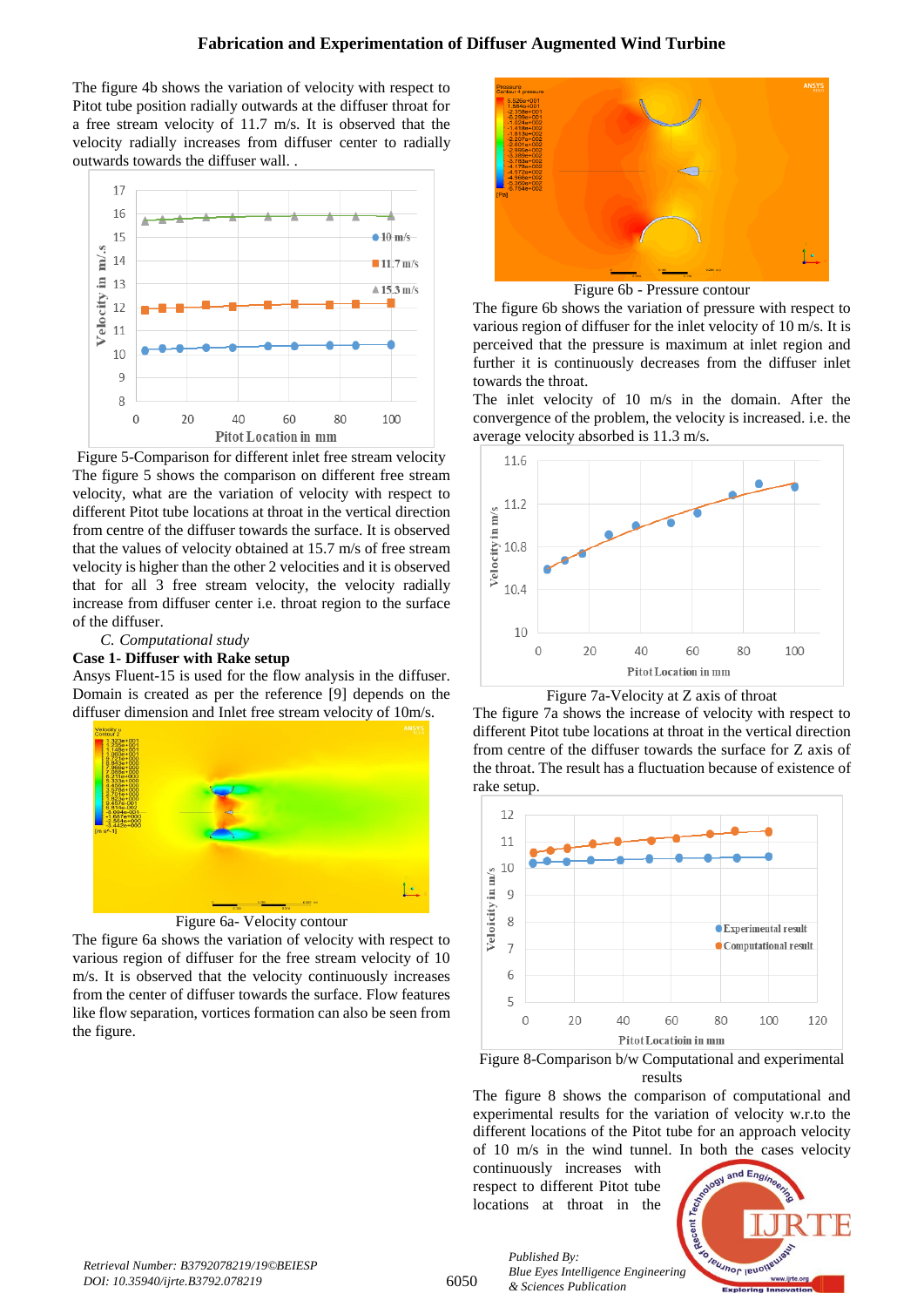vertical direction from diffuser centre to surface of diffuser. **Case 2- Diffuser without rake**

In real scenario, there is no presence of rake in throat region of diffuser. For flow measurement the rake is made and pitot tubes were mounted on it. By considering this factor, same analysis is done to the model which does not has the rake in it and both the results are compared.





The figure 9a shows the variation of velocity with respect to various region of diffuser without rake for the inlet velocity of 10 m/s. It is observed that the velocity continuously increases from the diffuser center to radially away towards the diffuser surface. It is observed that the flow gets effected by the presence of diffuser, so the result of diffuser without rake is better compared to with rake.

Figure 9c and 9d shows the velocity and pressure contour of the without rake diffuser setup for a free stream velocity of 10m/s.



Figure 9c-Velocity contour



Figure9d-Pressure contour

The inlet velocity of 10 m/s in the domain. After the convergence of the problem, the velocity is increased by great amount i.e. the average velocity observed is 16.1 m/s.

# **IV. CONCLUSION**

Experimental and computational investigations were carried out for flow fields of a diffuser. By processing the data obtained, characteristic values of the flow fields were estimated and compared with one another. The main conclusions derived from the study are as follows:

- The circular shape profile of 60mm radius was chosen for modelling the diffuser and numerical examination of the flow design around diffuser was done by utilizing ANSYS FLUENT 15.
- The diffuser is fabricated and tested in wind tunnel for performance test.
- From the both computational and experimental work come to know that, the velocity at the throat is more than the free stream velocity. The velocity at the diffuser throat section increases from diffuser axis to outer surface radially.
- From the present computational study there was around 60% improvement in the velocity for the selected diffuser geometry considering average wind speed at the diffuser throat section.
- For the both experimental and computation work the velocity vs pitot location graph is plotted and observed that, graph trend is same in both case.

# **ACKOLEDGEMENT**

This research work has been supported by Wind Energy program-CSMT division CSIR-National Aerospace Laboratories, Bengaluru. First author would like to thank Director, CSIR-NAL and Head, CSMST for permitting him to carryout M.Tech project at CSMST division.

# **REFERENCES**

- 1. World energy outlook, International energy agency, 2012-2013, web.
- 2. An Experiment and Computational Investigation of a Diffuser Augmented wind turbine- P.D.C ten Hoopen, faculty of Aerospace engineering, Delft University of Technology October 30, 2009
- 3. C.A.J Fletcher," Diffuser Augmented Wind Turbine Analysis", Seventh Australasian hydraulics &fluid mechanics conference,18-22 August 1980.
- 4. Yuji Ohya, Takashi Karasudani, Akira Sakurai, Ken-ichi Abe, Masahiro Inoue," Development of A Shrouded Wind Turbine with A Flanged Diffuser", Journ10al of Wind Engineering and Industrial Aerodynamics 96 524–539, 11 January 2008.
- 5. Flow interaction of diffuser augmented wind turbines- U Göltenbott, Y Ohya, S Yoshida and P Jamieson.
- 6. Yuji Ohya and Takashi Karasudani," A Shrouded Wind Turbine Generating High Output Power with Wind Lens Technology", Energies, ISSN 1996-1073 31 March 2010.
- 7. ANSYS Fluent User Manual by ANSYS Inc.
- 8. Sheila, W. (2009) Potential flow calculations of axisymmetric ducted wind turbines. Massachusets Institute of Technology.
- 9. Ken-ichi Abe and Yuji Ohya," An Investigation of Flow Fields around Flanged Diffusers Using CFD", Journal of Wind Engineering and Industrial Aerodynamics 92 315–330, 10 December 2003.

# **AUTHORS PROFILE**

## **Santoshkumar Borkar**

Santoshkumar Borkar has done BE in Mechanical Engineering from Visvesvaraya Technological University Belagavi Karnataka in the year 2017 has done BE project solar operated groundnut harvesting machine related to Agriculture field and also

pursuing M.Tech in Thermal power engineering from VTU.

*& Sciences Publication* 

*Published By:*



*Retrieval Number: B3792078219/19©BEIESP DOI: 10.35940/ijrte.B3792.078219*